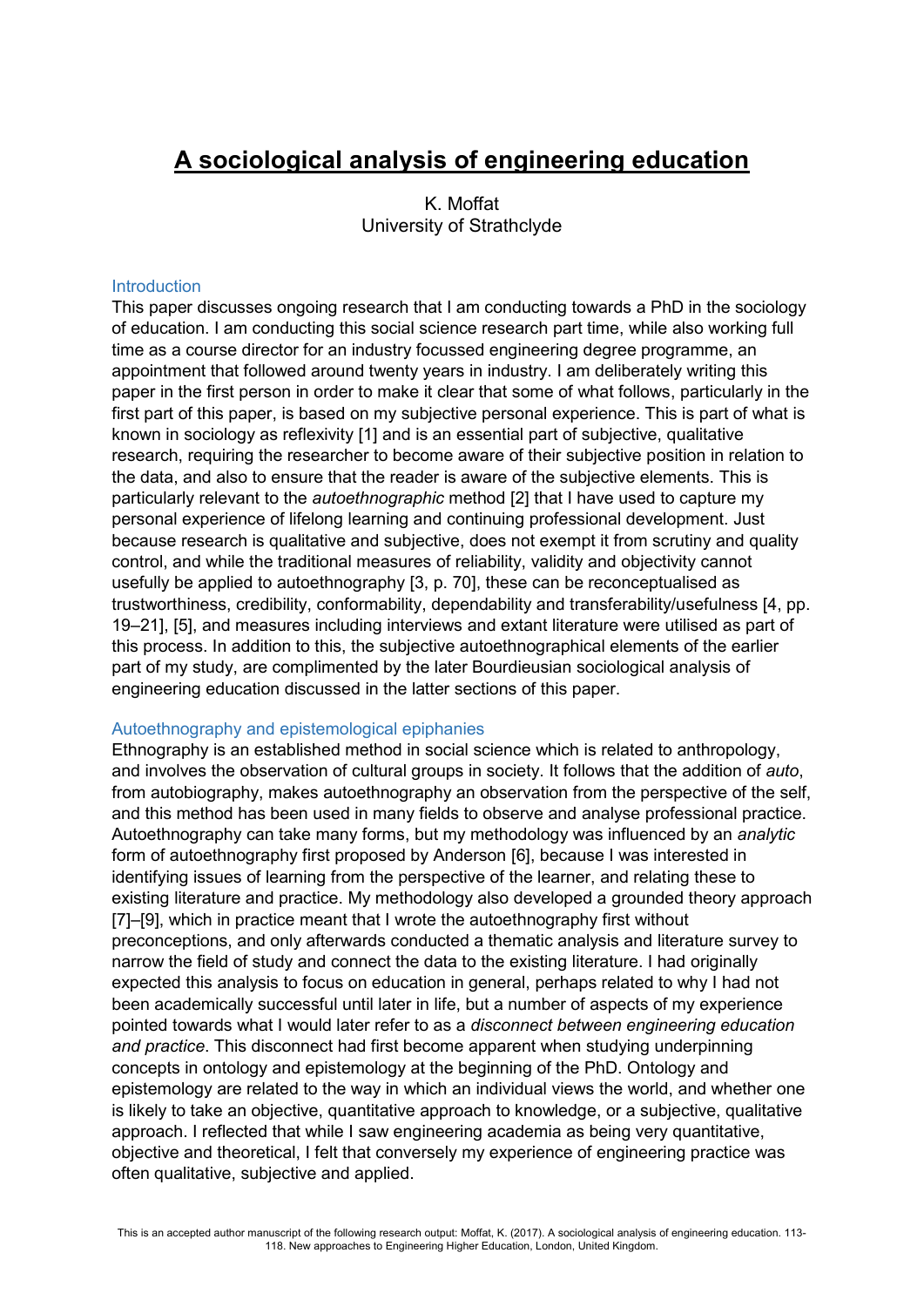I also reflected on my disengagement with secondary school mathematics, which meant that I would not have been qualified for, or interested in, a profession that was advertised as being intensely mathematical. When I later entered the profession through a practical route, and career progression required me to complete an engineering degree, I was surprised to find, given my existing experience in engineering related roles, that what I was studying was practically an applied mathematics degree. The level of mathematics required was extremely demotivating, and from my experience seemed largely irrelevant to practice, but I persisted and completed an MEng degree. The fact that I gained a distinction demonstrates that I eventually mastered the calculus and complex numbers, but after graduating I immediately started to lose this knowledge because I could find little use for it as a practicing engineer. I wondered why there was so much emphasis on handwritten, classical mathematics, when in my experience of engineering the mathematical work was almost always done using spreadsheet programmes or specialised engineering software.

### Literature survey

Engineering is a very broad and varied field, and clearly I could not generalise from my experience alone, but the autoethnography had raised some serious questions that merited a review of existing literature. I was surprised to find so many examples of industry and institutional sources complaining about the pervasion of classical forms of mathematics in engineering degrees, with some practitioners going as far as to state that their University mathematics was a 'waste of time' [10, p. 76]. Mathematics researchers had also explored this topic, and as far back as 1989 some had suggested that the level of mathematics that students were being required to obtain, was 'completely unnecessary' [11, p. 28] and out of step with the way that engineers use mathematics in practice. Mathematics researchers Kent and Noss chose to study engineering because they *expected* to find a 'mathematicallyrich professional practice', and were instead surprised when their survey returned comments such as:

*Once you've left university you don't use the maths you learnt there, 'squared' or 'cubed' is the most complex thing you do.*

*For the vast majority of the engineers in this firm, an awful lot of the mathematics they were taught, I won't say learnt, doesn't surface again.*

*There is a whole lot of maths in what we do that we don't need to think about really, because other people have done it for us*

[12, p. 39/1]

Another mathematics researcher Julie Gainsburg, highlighted the 'mismatch between the mathematics-oriented version of engineering design promulgated by schools and textbooks and design as practiced in the field' [13, p. 481]. While these challenges to engineering education were long standing and well documented, they appeared to have had little impact on engineering pedagogies, and most engineering academics appeared to be either unaware or unwilling to engage with the issue. In fact studies had found that engineering academics continued to stress 'the absolute importance of high levels of mathematical competence, some with the implicit meaning that this competence is necessary for students to succeed in their particular advanced course [10, p. 76]. As the disconnect between engineering education and practice was already established in published literature, my ongoing research is now focussed, from a sociological perspective, on *how* such a situation is maintained.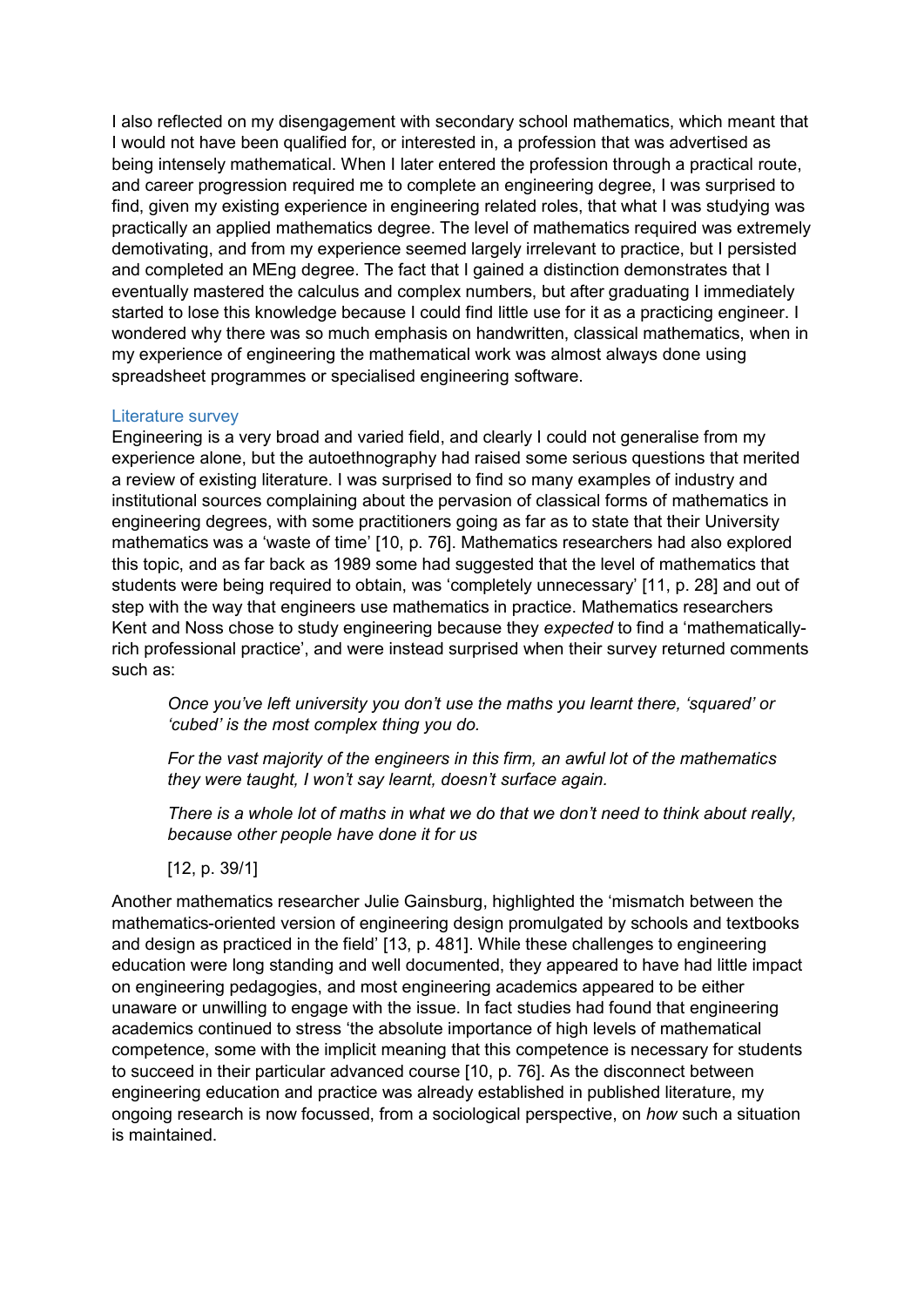#### Bourdieusian analysis

Pierre Bourdieu developed a framework of sociological theories that have since been widely used in education [14], and in studies of professional practice [15], [16], but his concepts have received little attention in engineering education research. It has been suggested that this is because engineering education researchers tend to be primarily trained and focussed on technical and scientific knowledge [17], while the concepts that underpin Bourdieu's theories are drawn from philosophy, anthropology and sociology. On the other hand, sociological researchers are unlikely to have the required background knowledge and connections to the engineering profession. An in depth discussion of Bourdieusian concepts and methods are well beyond the scope of this paper, but I offer a very high level description of the concepts that are critical to my analysis of engineering education; those of capital, habitus, fields and doxa. The concept of economic capital and its relationship to Marxist economic theory are well known, but Bourdieu adds social capital, or *who you know,* and cultural capital, or *what you know,* to give a more complete way to describe power and society. Of these, cultural capital is arguably the most complex concept and Bourdieu stated that this can be embodied, objectified, or institutionalised [18]. Objectified capital can include art and fine wines, and is less relevant to this discussion, but embodied and institutional capital could respectively represent knowledge that an individual has internalised and knowledge that is represented by an academic qualification. Bourdieu argues that these various forms of capital, only have value within a specific *field* of power, so for example an engineering degree has little value in the field of nursing, but is a valuable currency in fields related to engineering. Sociological analysis through conceptualising a part of society as a field, is in some way analogous to systems engineering, and allows an in depth analysis of how exchanges of capital between individuals within that field affect both the field and the *habitus* of its members. Habitus is a vague and complex concept, but for the purposes of this paper can considered to be the window through which an individual views the world, and is the key concept that I refer to in my analysis. Finally, doxa, and doxic knowledge can be considered to be knowledge that is assumed, and therefore goes unchallenged.



## Figure 1: doxa

A doxic belief is an unquestioning belief, and part of my research explores whether engineering academics have a *doxic* belief that mathematics and engineering are inextricably linked, and that there is no other way to practice or understand engineering concepts. I use the term doxa here because I am suggesting that that this is an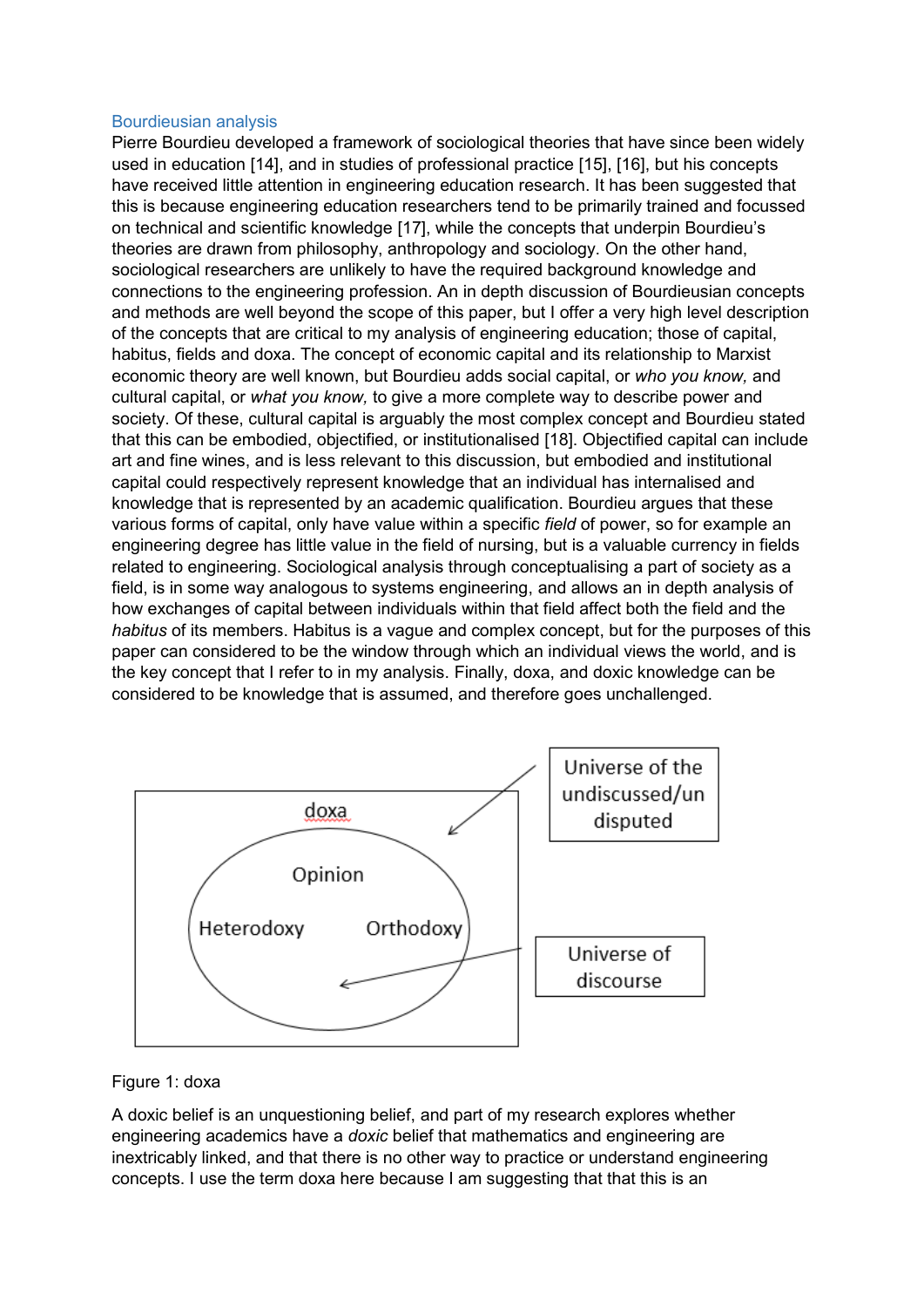unquestioned belief, rather than an orthodoxy, because for many engineering academics their habitus will not have exposed them to an alternative view. According to Bourdieu, habitus is the embodied history of the individual and therefore is inextricably linked to the field in which that habitus was formed. The habitus of the engineering academic is largely formed within the field of engineering academia, and I argue that in many ways this field is disconnected from engineering practice. I have begun to conceptualise this in the figure below, where I also present engineering academia is part of a larger field of scientific research, and engineering practice as part of the larger field of industry and commerce.





Arguably habitus not only informs what is taught, but also how it is taught, and what is seen as important. If an academic believes that mathematics and science are fundamental to engineering, they may imply that 'high-status analytical courses are superior' to those which 'encourage the student to develop an intuitive 'feel'' for the 'complexity of engineering practice in the real world' [19, p. 168]. The concept of habitus can be used to explore why engineering academics might have a different understanding of engineering to practitioners, but as there is a deterministic element to habitus, it also explains why it is difficult to implement change.

## **Conclusions**

It is beyond the scope of this paper to fully explain the concepts underpinning a Bourdieusian analysis, or to offer more than a cursory outline of the methods and data collection that have led me to my contention; that there is a serious *disconnect between engineering education and practice*. However, I would argue that the complexity of a Bourdieusian sociological analysis, provides a way to explore how social, economic and cultural factors combine to construct the fields of engineering academia and practice, and the habitus of the individuals within. If individuals can understand how their habitus has been formed, it can help them to understand their own actions and how their world view has been developed. For engineering education this has broad implications, because if the habitus of an engineering academic is significantly different from a practicing engineer, then their understanding of engineering is also likely to be different. Understanding how these